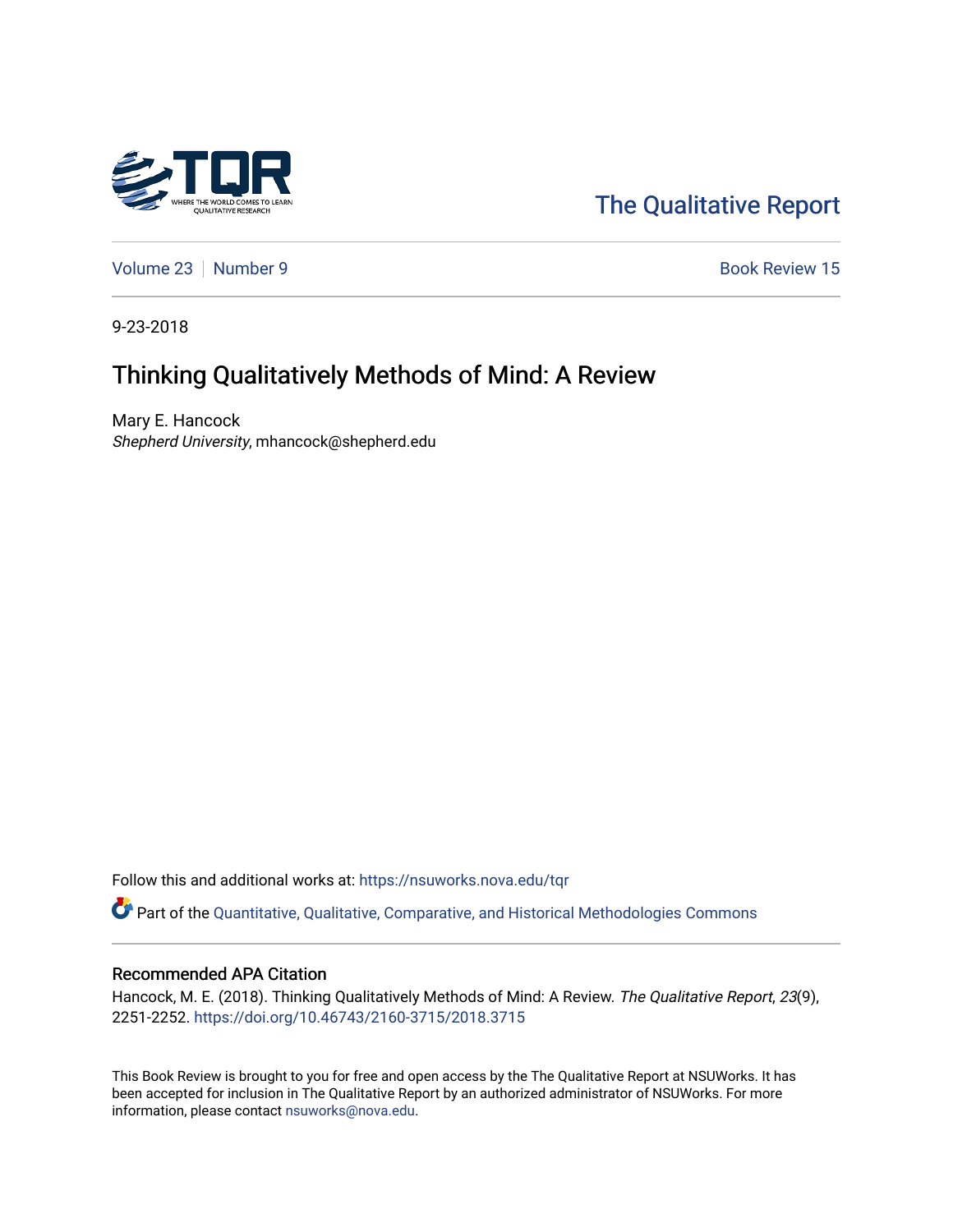

## Thinking Qualitatively Methods of Mind: A Review

## Abstract

The following is a review of the book: Thinking Qualitatively: Methods of Mind written by Johnny Saldaña and published in 2015. The book unfolds from the more traditional qualitative research ways of thinking and moves toward the abstract. Learning objectives begin each chapter and end with a summary of key points and exercises designed to stretch the mind by applying the concepts discussed. Throughout each chapter, reflection exercises titled "For Your Mental Rolodex" provide opportunities for additional concept application. Each chapter builds upon the previous chapter forming a solid foundation for how to think qualitatively. Students, instructors, novice, and seasoned qualitative researcher will appreciate the thoughtful organization of the book. The book is an excellent addition to the qualitative researcher's library.

## Keywords

Qualitative Research, Qualitative Inquiry

## Creative Commons License



This work is licensed under a [Creative Commons Attribution-Noncommercial-Share Alike 4.0 International](https://creativecommons.org/licenses/by-nc-sa/4.0/)  [License](https://creativecommons.org/licenses/by-nc-sa/4.0/).

### Acknowledgements

Thank you to The Qualitative Editorial Board for the opportunity to review this book.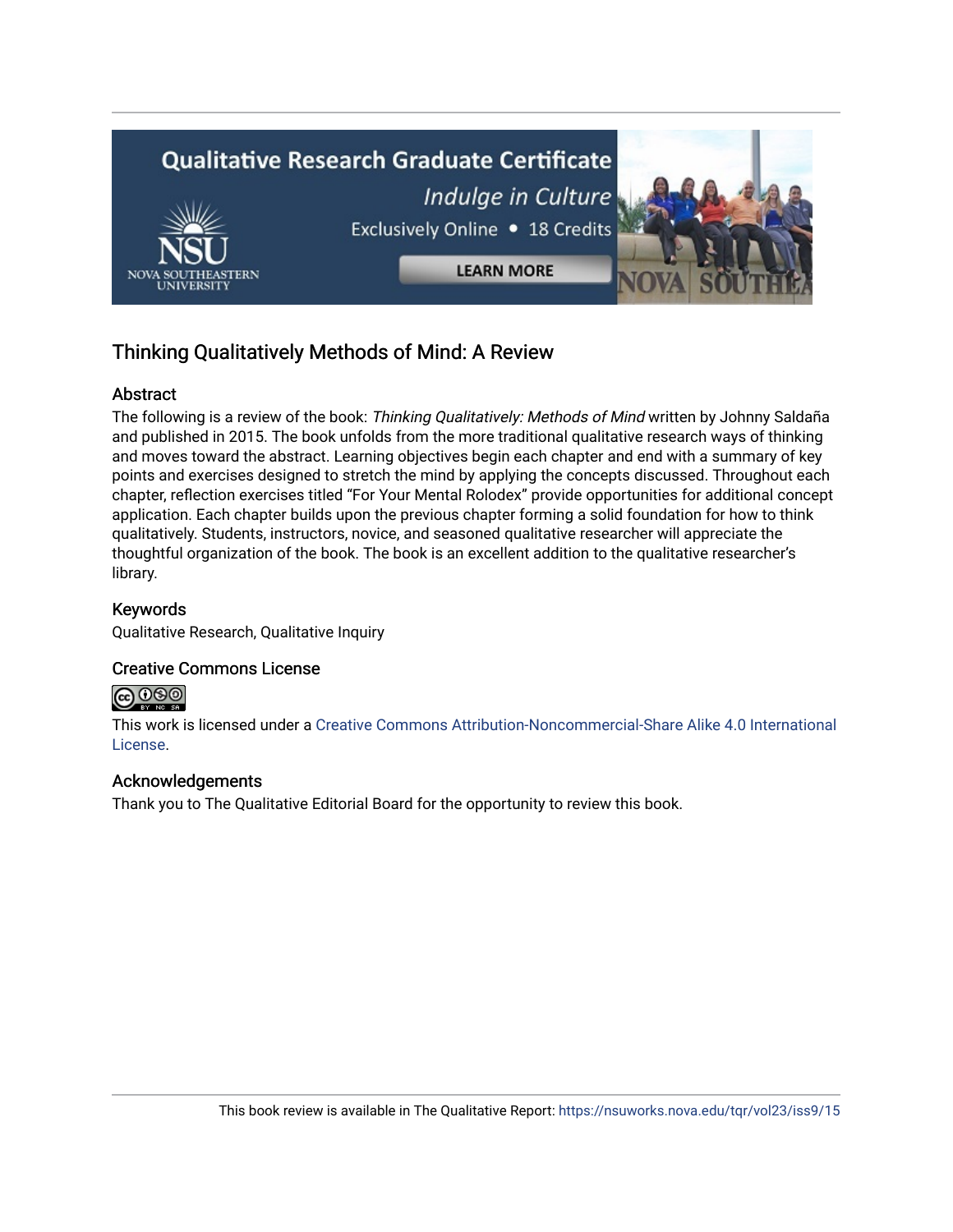

## **Thinking Qualitatively Methods of Mind: A Review**

Mary E. Hancock

Shepherd University, Shepherdstown, West Virginia, USA

*The following is a review of the book: Thinking Qualitatively: Methods of Mind written by Johnny Saldaña and published in 2015. The book unfolds from the more traditional qualitative research ways of thinking and moves toward the abstract. Learning objectives begin each chapter and end with a summary of key points and exercises designed to stretch the mind by applying the concepts discussed. Throughout each chapter, reflection exercises titled "For Your Mental Rolodex" provide opportunities for additional concept application. Each chapter builds upon the previous chapter forming a solid foundation for how to think qualitatively. Students, instructors, novice, and seasoned qualitative researcher will appreciate the thoughtful organization of the book. The book is an excellent addition to the qualitative researcher's library. Keywords: Qualitative Research, Qualitative Inquiry*

Published in 2015, Johnny Saldaña's book *Thinking Qualitatively: Methods of Mind* is an excellent addition to the Saldaña titles *The Coding Manual for Qualitative Researchers* (Saldaña, 2016) and *Qualitative Data Analysis: A Methods Sourcebook* (Miles, Huberman, & Saldaña, 2014) which he co-authored. As a novice qualitative researcher, I found *Thinking Qualitatively: Methods of Mind* to be thoughtfully organized and written to appeal to students of qualitative inquiry as well as novice and seasoned qualitative researchers.

Each chapter begins with learning objectives and a summary outlining each way of thinking presented. Throughout each chapter, segments titled "For Your Mental Rolodex" are offered at the end of each way of thinking discussion. These segments are designed to assist the reader to delve deeper into a specific style of thinking by applying the concepts discussed. Each chapter ends with a closure summing up main points. A list of individual and group exercises is included to apply each chapter's way of thinking further. Instructors of qualitative research will find the activities helpful for class assignments and discussion.

For those readers like myself who do not read a book's preface, they will discover this is worthwhile reading. The preface discusses how the book is organized to understand what the book has to offer. In this section, Saldaña states the core frustration of instructors and professors of research in how to teach students to think. He further explains that coding and relationships between categories are mastered yet students do not take the next steps in discovering higher levels of meaning, or insight, in the phenomena being studied. This book was written to assist the student, novice researcher, or seasoned researcher in developing insight by thinking in different ways.

The chapters flow from the concrete, or traditional, methods of analytical thought to the abstract ways of thinking. The first chapter is noted as an introduction and delves into a review of qualitative research thinking regarding conceptual frameworks, theories, epistemology, heuristics, and the use of computer-assisted qualitative data analysis software (CAQDAS). This chapter is an excellent refresher for novice and seasoned researchers yet very relatable to the student. Chapter Two titled *Thinking Analytically* begins the traditional ways of thinking in qualitative research laying the foundation for the subsequent chapters. Each chapter builds upon each other providing an intricate network and layering of ways of thinking. Saldaña also refers to concepts previously discussed as the book unfolds linking chapter concepts providing a thorough discussion in how to think qualitatively.